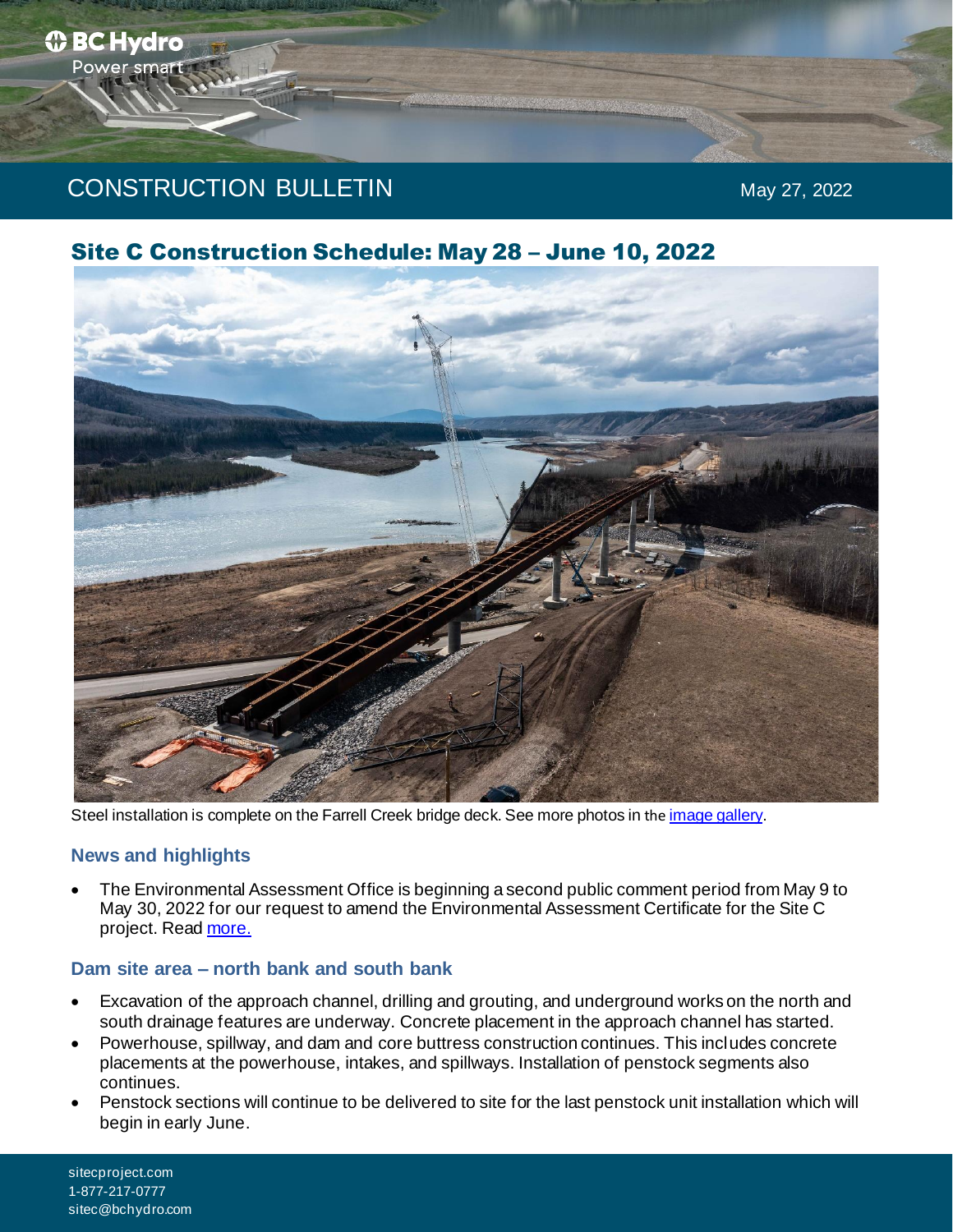- Powerhouse Balance of Plant; installation of cable tray and other electrical components has started on the generator floor. The mechanical contractor has started applying coatings in the draft tube cone access area.
- Installation of steel piles and tailrace excavation continue as part of the right bank foundation [enhancements.](https://www.sitecproject.com/construction-activities/foundation-enhancements) The piles extend the foundation further into the bedrock.
- Turbine and generator components and materials continue to be delivered to site, and some to storage, for future installation. To date, three of six turbines have arrived at site and the fourth turbine runner is being stored off-site. The remaining two runners will likely be delivered next winter when road conditions allow.
- Installation of turbine embedded parts continues in the powerhouse.
- Clearing and road construction activities to access aggregate sources on the south bank (Area E and Area 24) and north bank (Howe Pit) are underway.
- The installation of wires and the removal of poles for the relocation of a portion of a 138-kilovolt transmission line on the dam site, to provide access to aggregates, will occur. The new line will be energized.
- Construction of foundations for three 500-kilovolt transmission lines between the Site C Substation and the Site C Powerhouse will continue.

# **Highway 29 realignments**

• [Visit our website](https://www.sitecproject.com/construction-activities/highway-29) for Highway 29 schedules, maps, and construction updates.

### *Cache Creek East (596-metre-long bridge and six-kilometre-long highway realignment)*

- Construction of the highway grade will continue including the production of aggregate in Peaceview Pit. Material produced in the pit may be hauled to other sites along Highway 29.
- The installation of formwork and rebar will continue for the construction of the cast-in-place concrete bridge deck. The installation of the concrete bridge deck will occur in sections and in multiple lifts. This will require 24-hour operations.

### *Halfway River (1.05-kilometre-long bridge and a three-kilometre-long highway realignment)*

• Construction will continue with earthworks on the east and west bridge approaches. Aggregate may be hauled from Peaceview Pit.

### *Farrell Creek East (3.5-kilometre-long highway realignment)*

• Construction will continue, including completion of outstanding drainage works, installation of riprap and preparation of the paving surface for the top lift of asphalt.

### *Farrell Creek (417-metre-long bridge and 1.9-kilometre-long highway realignment)*

- Construction of the east abutment, including installation of formwork and rebar, and the pouring of concrete will occur.
- The installation of formwork and rebar on the bridge will continue for the construction of the cast-inplace concrete bridge deck.
- Construction of the earthworks for the east and west tie-ins will resume, including hauling and placement of aggregates.

### *Dry Creek (158-metre-long bridge and 1.5-kilometre-long highway realignment)*

- Construction will continue, including the removal of overburden and construction of future fish habitat, which involves placing, grading, and contouring gravels.
- The installation of drainage ditches, culverts, removal of unsuitable materials from the future roadbed and the hauling and placement of aggregates will occur.

sitecproject.com 1-877-217-0777 sitec@bchydro.com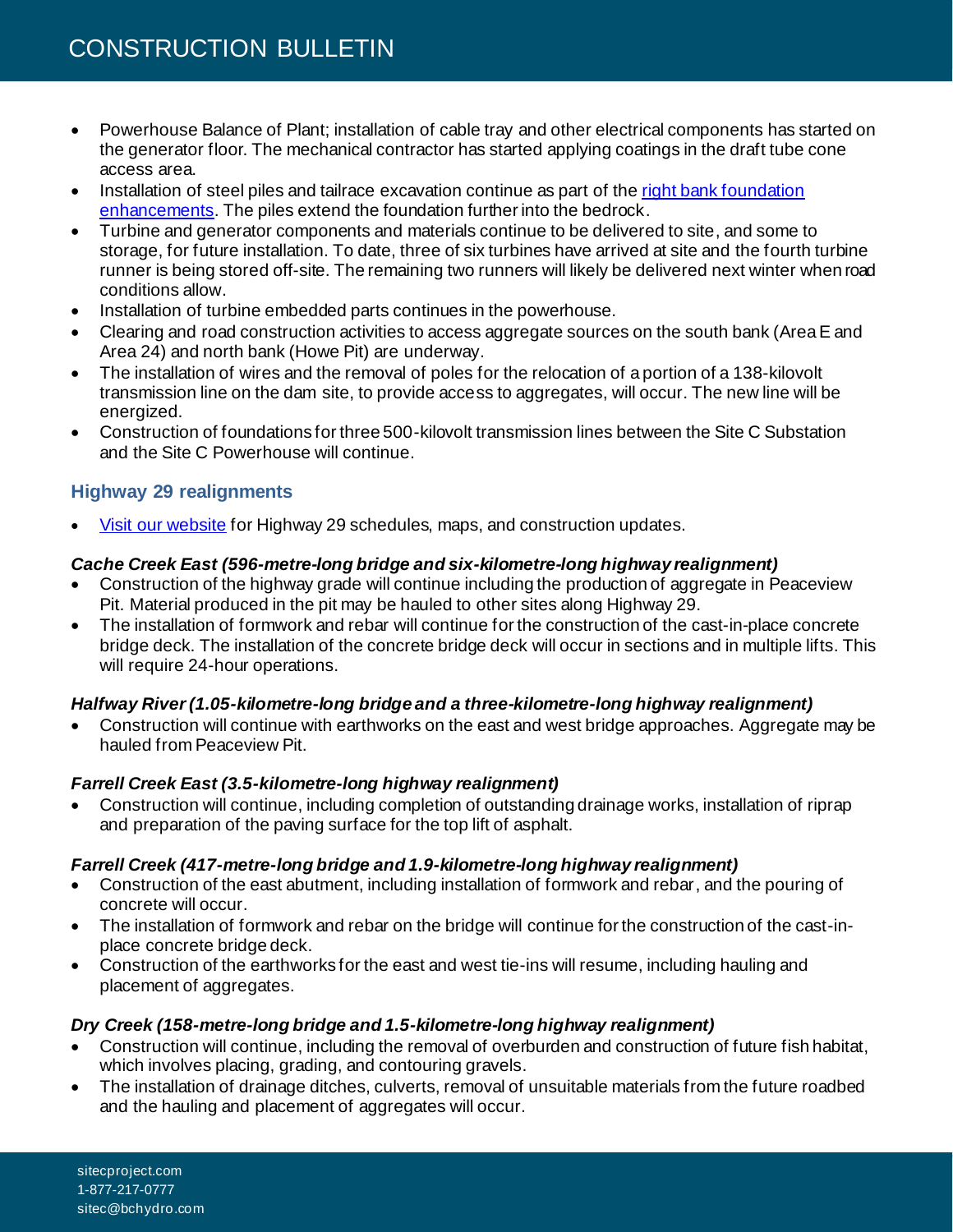- Installation of bridge berms and the removal of the access ramps and bridges within the Dry Creek valley will occur.
- The installation of new power poles and wires may begin.

### *Lynx Creek (152-metre-long bridge and 8.5-kilometre-long highway realignment)*

- The contractor will be hauling and placing aggregates and riprap along the highway alignment. Riprap may be hauled from Portage Mountain and stockpiled on site.
- Processing of aggregate adjacent to Highway 29 will continue. A second crusher will be operating on Gates Island to produce paving aggregates.
- The installation of formwork and rebar on the bridge deck in preparation for installation of the concrete bridge deck will continue.
- The installation of power poles along the new alignment may occur.

## **Fish habitat construction near Old Fort**

- Construction of the access road from the dam site to the island near the community of Old Fort, east of the dam site, will continue over the next month.
- Clearing of the regrowth vegetation on the island will be completed when water levels are conducive to fording the back channel.
- In river excavation will not start until prep work is completed on the island.

# **Hudson's Hope shoreline protection berm**

- Th[e construction of a 2.6-kilometre-long berm](https://www.sitecproject.com/hudsons-hope) to protect the shoreline of Hudson's Hope is in progress. Work includes hauling and placing of berm filter and riprap to bring the berm up to the design elevation. Riprap may be hauled to site from Portage Mountain Quarry and from Commotion Creek Quarry.
- Hauling and placement of stockpiled aggregate on the berm will continue.
- The installation of piping and other materials for a future reservoir water intake may occur.
- The installation of drainage ditches and culverts will continue.
- Water quality monitoring has been installed in the Peace River and a swift water rescue team is operating in the river during the work. Boaters are asked to obey signage and stay clear of the work area for safety reasons.
- We continue to work with the Ministry of Transportation and Infrastructure regarding the road maintenance of Canyon Drive.

# **Portage Mountain Quarry**

- Road and quarry maintenance will continue to maintain safe access to the site.
- Rock hauling will continue from the Portage Mountain Quarry and stockpile areas to the berm worksite; hauling may resume to Highway 29 construction at Lynx Creek.
- Some minor blasting may occur in order to remove loose, hazardous rock at the top of the quarry.

### **Reservoir area**

- Field investigations may occur.
- Removal of infrastructure and soil testing will be occurring on the south bank of the reservoir, adjacent to Maurice Creek.
- Construction of fish habitat, which involves hauling and placing gravel in river, on the south bank of the Peace River near Maurice Creek may begin.
- Construction of fish habitat, which involves installing rock clusters, may occur on an island near Maurice Creek.

sitecproject.com 1-877-217-0777 sitec@bchydro.com